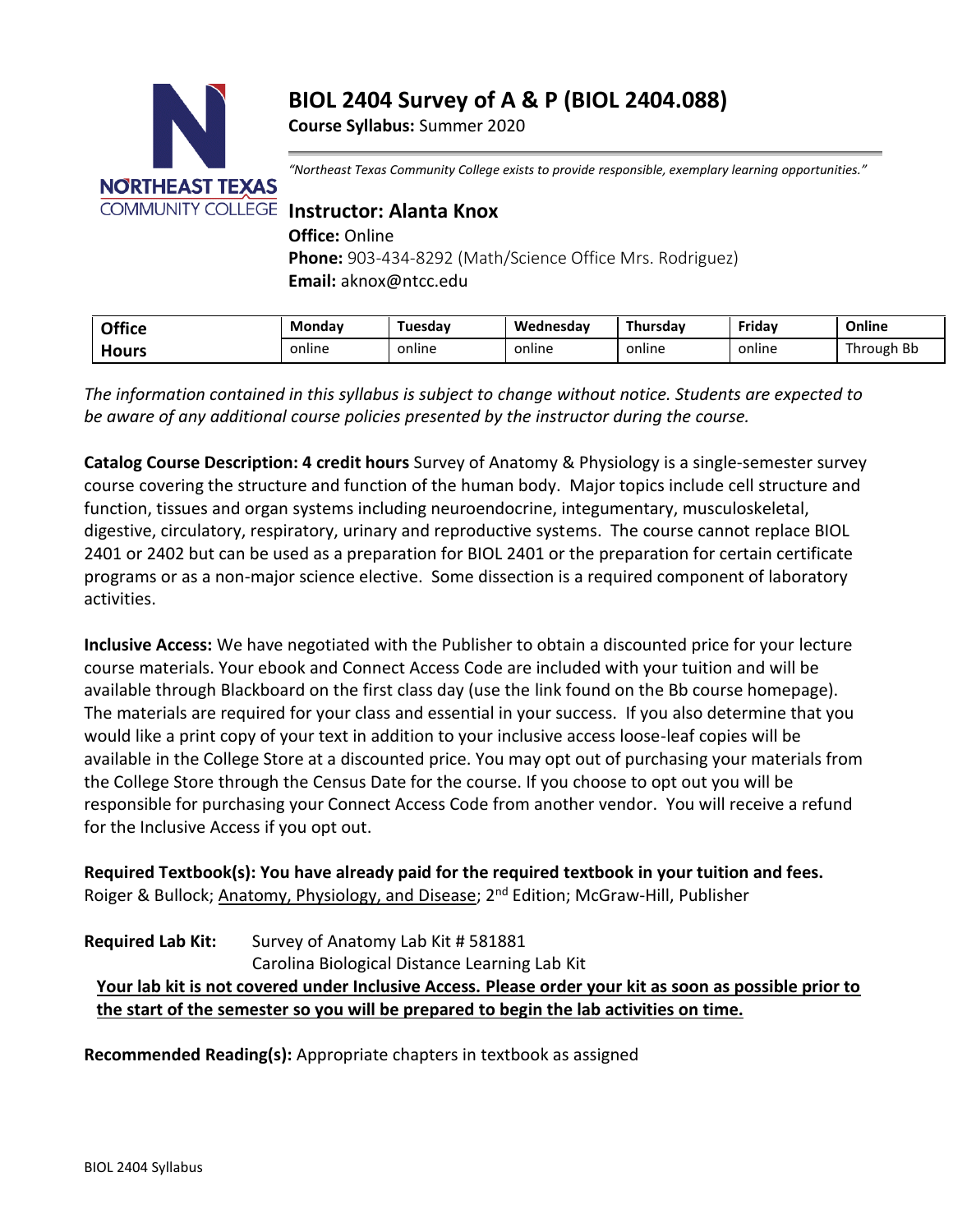## **Student Learning Outcomes:**

- 1. Define anatomy and physiology, explain the importance of the relationship between structure and function and be able to describe directional terms and anatomical positions.
- 2. Explain the major characteristics and functions of the human cell including movement of materials and cell division.
- 3. Describe the general structure and function of major tissues and of the integumentary system.
- 4. Summarize the major characteristics and functions of the skeletal system. Be able to identify the bones of the human skeleton.
- 5. Summarize the major characteristics and functions of skeletal, smooth and cardiac muscle. Be able to identify the superficial muscles of the human body.
- 6. Describe the general structure and function of the central and peripheral nervous system.
- 7. Summarize the general characteristics of the endocrine system.
- 8. Name the major organs and the general functions of the cardiovascular system.
- 9. Name the major organs of the respiratory system and describe the general functions.
- 10. Name the major organs of the digestive system and describe the general functions.
- 11. Name the major organs of the urinary system and describe the general functions
- 12. Name the major organs of the male and female reproductive systems and describe the general functions of each organ.
- 13. Communicate results of scientific investigations, analyze data and formulate conclusions using critical thinking and scientific problem-solving skills.

### **Lecture Readings and Discussions:**

| June 10-23   | Unit 1: Chapters 1, 2, 3                                 |
|--------------|----------------------------------------------------------|
| June 23-26   | Unit 1 Exam                                              |
| June23-July7 | Unit 2: Chapters 4, 5, 6 & 7                             |
| July 7-10    | Unit 2 Exam                                              |
| July 7-10    | Unit 3: Chapters 8, 9 & 10<br>July 14-17 Lab Practical 1 |
| July 14-17   | Unit 3 Exam                                              |
| July 17-28   | Unit 4: Chapters 11, 12, 13                              |
| July 28-31   | Unit 4 Exam                                              |
|              | July 28-Aug 4 Unit 5: Chapters 14, 15, 16                |
| Aug 4-7      | Unit 5 Exam                                              |
| Aug 10-13    | Final Exam and Lab Practical 2                           |

### **Evaluation/Grading Policy:**

- 25% 5 weekly examinations
- 15% Connect homework/Quizzes
- 30% 1 comprehensive final
- 10% 2 lab practical's
- 20% Lab exercises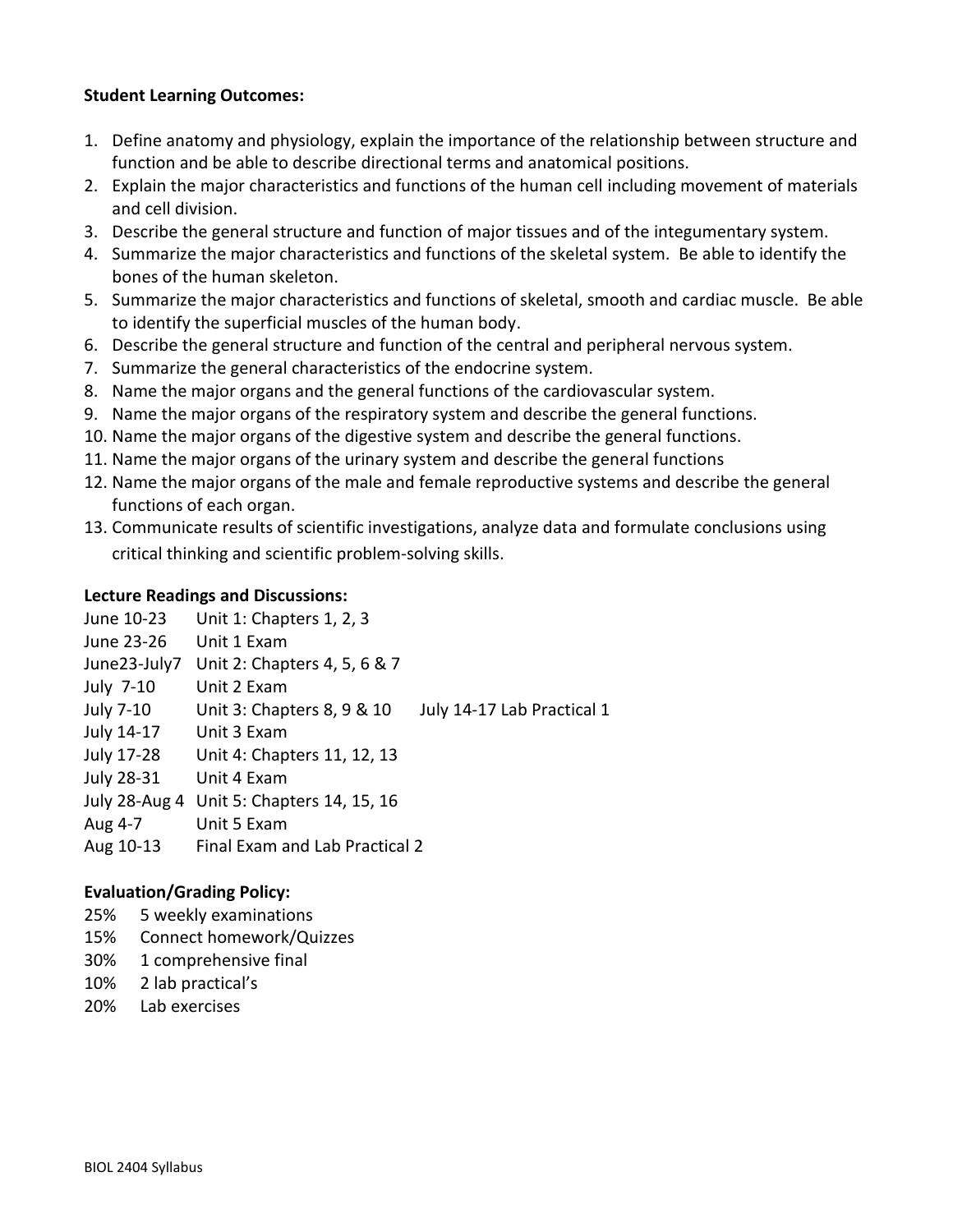Final Grades will be determined as follows:

 $90.0 -- 100 = A$  $80.0 - 89.9 = B$  $70.0 - 79.9 = C$  $60.0 - 69.9 = D$  $59.9$  and  $\lt$  = F

# **Assignments, Unit Tests, and Final Exam**

- **•** Homework is assigned using McGraw-Hill Connect. Each assignment or quiz will be due at a specific time in the semester related to the lecture schedule.
- There are 5 unit tests and a comprehensive final. There are 2 lab practical's. The first lab practical will be taken after Units 1 & 2 are complete. All exams will be taken will Respondus lock down browser with video monitoring. The last day to drop the course with a grade of W is **Friday, July 31, 2020.** If circumstances require you to withdraw from this course, you must do so by that date. It is the **student's responsibility** to initiate the withdrawal with the registrar's office. **Failure to officially withdraw will result in your receiving a grade of F.**

# **NTCC Academic Honesty Statement:**

"Students are expected to complete course work in an honest manner, using their intellects and resources designated as allowable by the course instructor. Students are responsible for addressing questions about allowable resources with the course instructor. NTCC upholds the highest standards of academic integrity. This course will follow the NTCC Academic Honesty policy stated in the Student Handbook."

### **Academic Ethics:**

The college expects all students to engage in academic pursuits in a manner that is beyond reproach. Students are expected to maintain complete honesty and integrity in their academic pursuit. Academic dishonesty such as cheating, plagiarism, and collusion is unacceptable and may result in disciplinary action. Refer to the student handbook for more information on this subject.

### **ADA Statement:**

It is the policy of NTCC to provide reasonable accommodations for qualified individuals who are students with disabilities. This College will adhere to all applicable federal, state, and local laws, regulations, and guidelines with respect to providing reasonable accommodations as required to afford equal educational opportunity. It is the student's responsibility to arrange an appointment with a College counselor to obtain a Request for Accommodations form. For more information, please refer to the NTCC Catalog or Student Handbook.

# **Family Educational Rights And Privacy Act** (**FERPA**):

The Family Educational Rights and Privacy Act (FERPA) is a federal law that protects the privacy of student education records. The law applies to all schools that receive funds under an applicable program of the U.S. Department of Education. FERPA gives parents certain rights with respect to their children's educational records. These rights transfer to the student when he or she attends a school beyond the high school level. Students to whom the rights have transferred are considered "eligible students." In essence, a parent has no legal right to obtain information concerning the child's college records without the written consent of the student. In compliance with FERPA, information classified